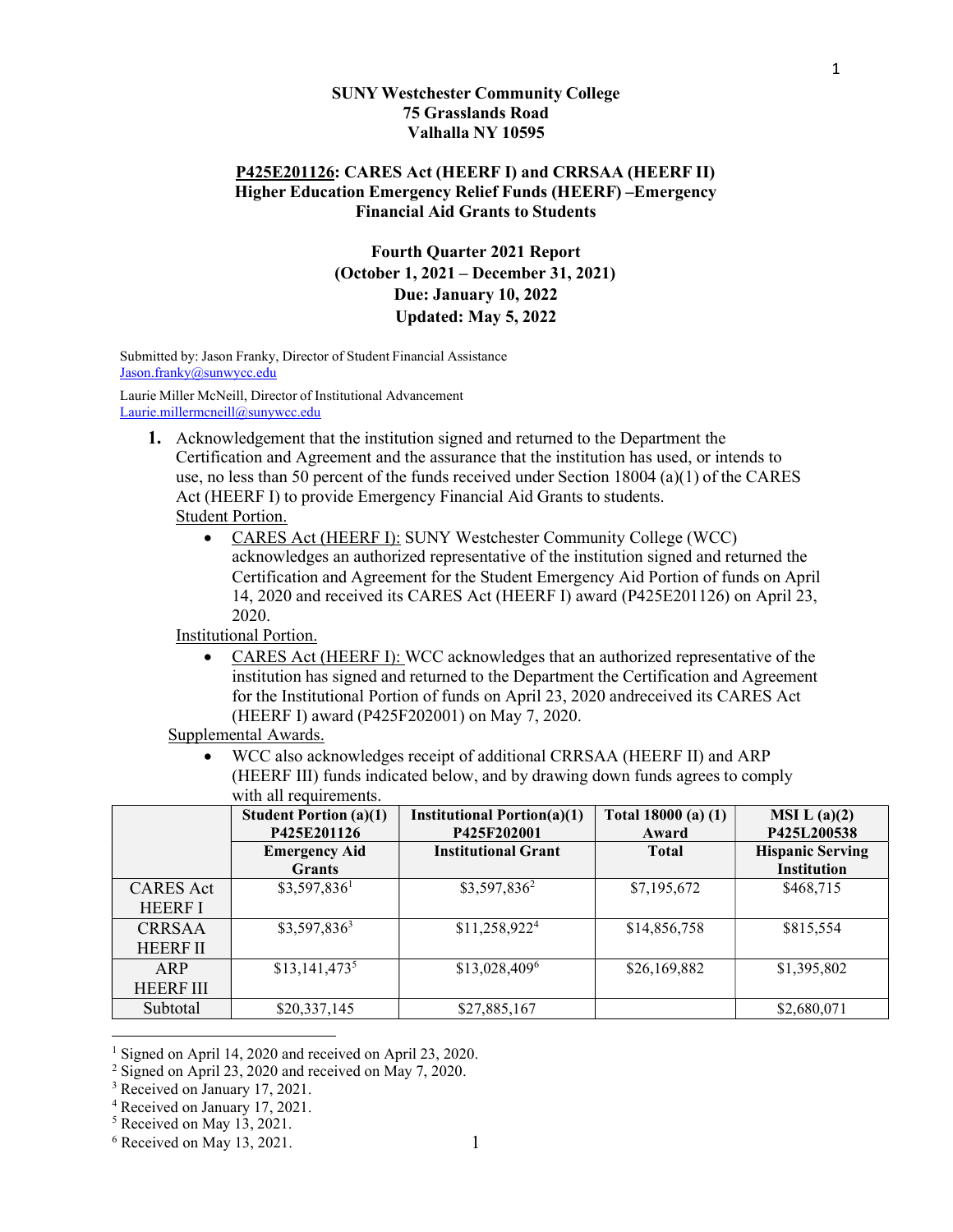| 18000(a)(1)<br>Total:<br>\$48,222,312 | <b>HEERF</b> Total:<br>\$50,902,383 |
|---------------------------------------|-------------------------------------|
|                                       |                                     |

2. The total amount of funds that the institution will receive or has received from the Department pursuant to the institution's Certification and Agreement for Emergency Financial Aid Grants to Students.

The total funds awarded under the 18004(a) (1) allocation under the CARES Act (HEERF I), CRRSAA (HEERF II), and ARP (HEERF III) for Emergency Financial Aid Grants for Students is \$20,337,145 (Grant P425E201126). The breakdown by CARES, CRRSAA and ARP can be found in the table above.

- 3. The total amount of Emergency Financial Aid Grants distributed to students under Section 18004(a)(1) in 4Q, 2021 (October 1, 2021 – December 31, 2021):
	- WCC distributed a total of \$367,822 in Emergency Financial Aid grants to students in Q4, 2021.
	- WCC has distributed \$16,245,949.14 in Emergency Financial Aid grants to students since the inception of the program.

## 4. Estimated Total Number of Eligible Students in 4Q, 2021:

 WCC estimated 296 students in Q4, 2021 were eligible to participate in programs under Section 484 in Title IV of the Higher Education Act of 1965 and eligible to receive Emergency Financial Aid Grants to students under Section 18004(a)(1).

## 5. Total Number of Students Received Emergency Financial Aid Grant

- WCC awarded 296 Emergency Financial Aid Grants to students under Section  $18004(a)(1)$  in 4Q, 2021.
- WCC has awarded 14,573 Emergency Financial Aid grants to students since the inception of the program.

#### 6. Method to Determine Emergency Financial Aid Grants

WCC is required to receive SUNY System final policy and procedure approval for the distribution of the Student Emergency Financial Portion of HEERF funds.

WCC's Method for determining Emergency Financial Aid Grants has been updated four times as a result of SUNY guidance since the grant began: Award Round 1/Method 1 (June 1, 2020 – August 28, 2020). Award Round 2/Method 2: for August 28,2020 – October 29, 2020; Award Round 3/Method 3: for October 29, 2020 – September 12, 2021); and Award Round 4/Method 4 (September 13, 2021 to Present).

The method to determine Emergency Financial Aid Grants reported for Q4, 2021 ending December 31, 2021 was Award Round 4/Method 4 (Below).

## AWARD ROUND 4: METHOD 4 for Student Eligibility for the Period September 13, 2021 – Present (December 31, 2021):

## SUNY Westchester Community College has prioritized awarding of Emergency Financial Aid Grants to its students in the following manner:

 $2 \left( \frac{1}{2} \right)$ Beginning September 13, 2021, students enrolled in Fall 2021 and who are Title IV(PELL)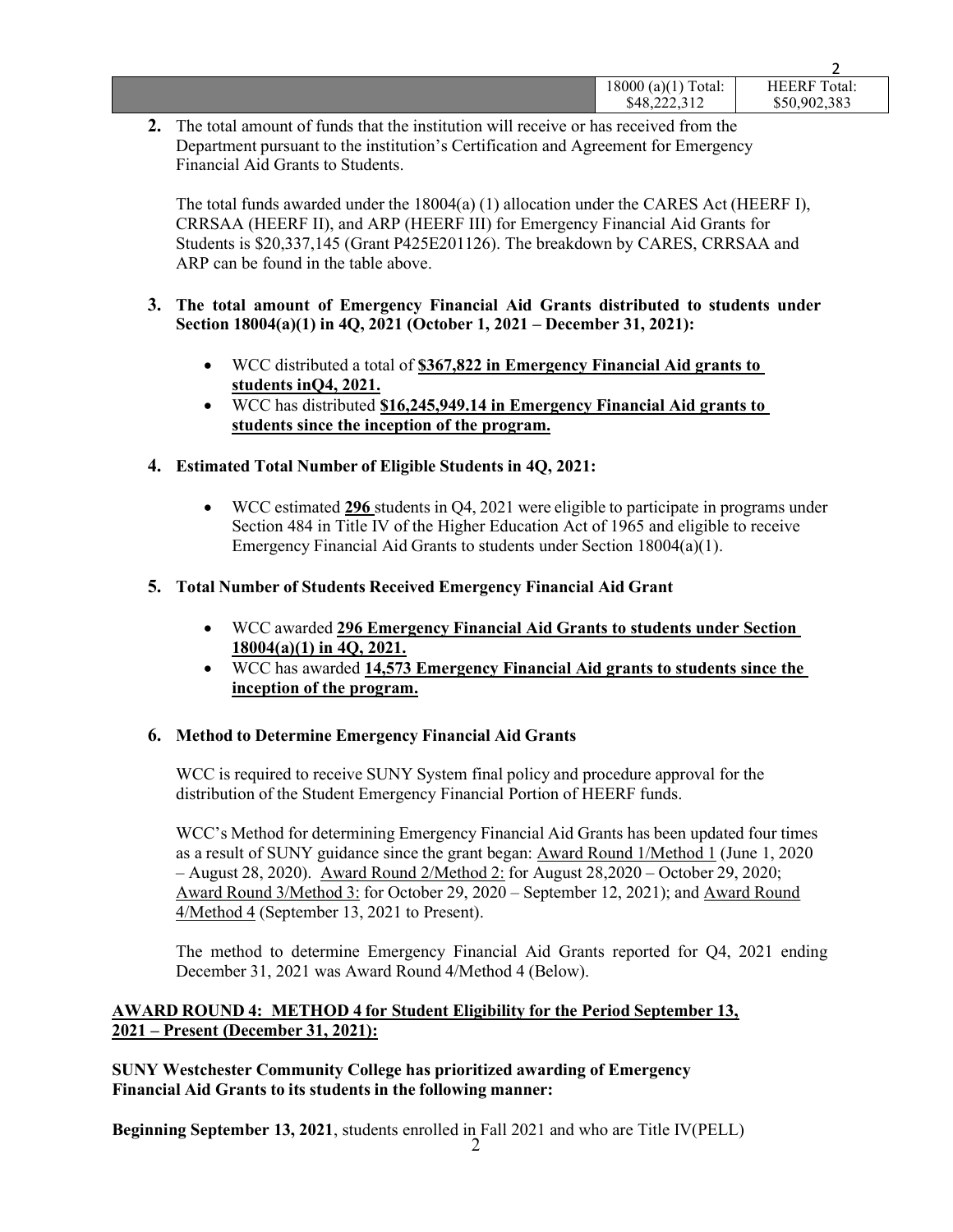ARP Funding is for continuing expenses based on the ongoing campus disruption due to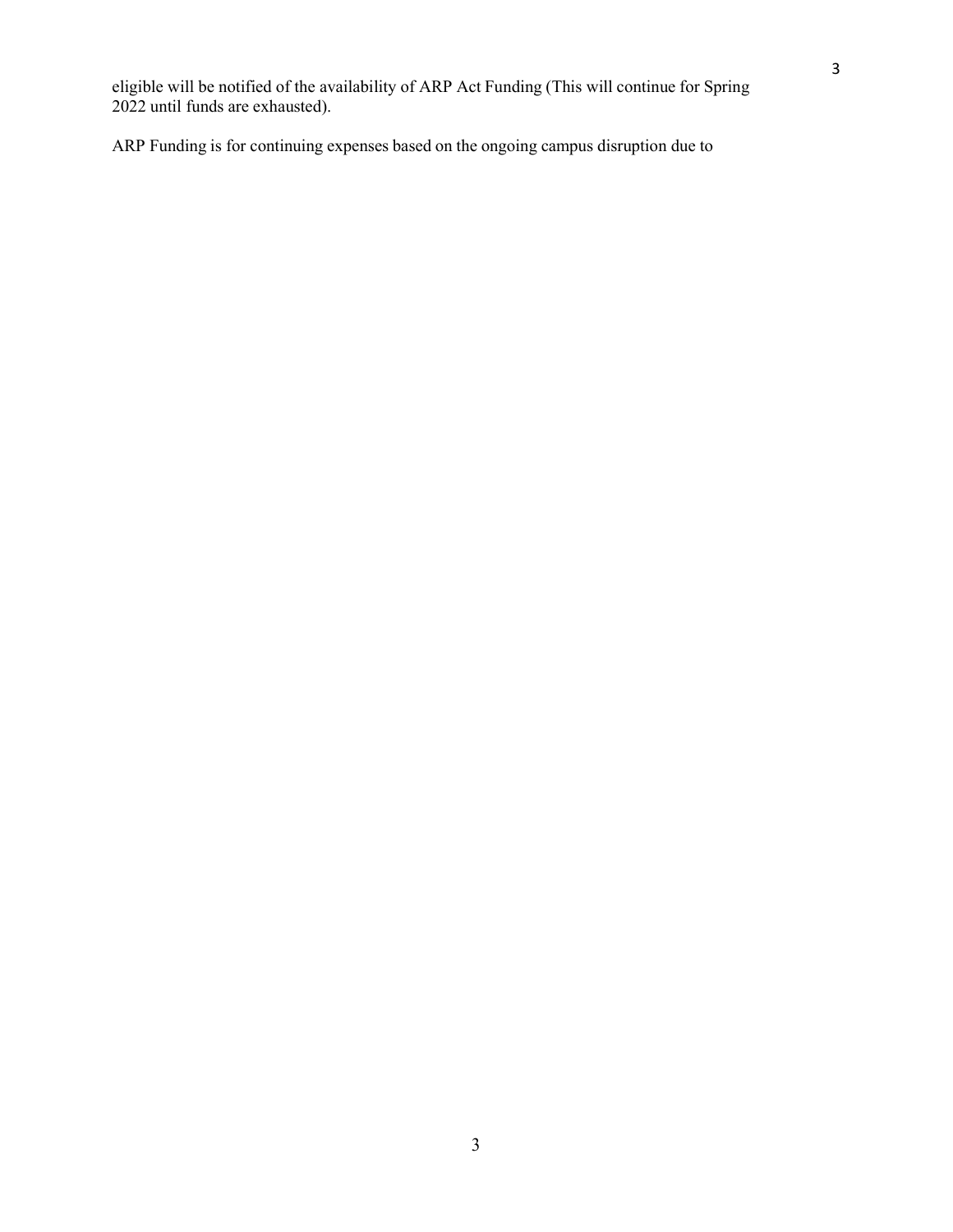COVID-19. Expenses include but are not limited to technology needs including laptops and associated conferencing equipment (headphones, better speakers, larger monitor, etc.) and software, Wi-Fi and associated utilities, course materials, etc. Students must complete a certification statement on the college's website to attest and certify that they are COVID-19 impacted to be eligible to receive funds.

|                                    | <b>EFC Range</b><br>$0 - 2,923$ | <b>EFC Range</b><br>$2,924 - 5,846$ | <b>EFC Range</b><br>$5,847 - 8,769$ | <b>EFC Range</b><br>$8,770 - 11,692$ | <b>EFC Range</b><br>$11,693 - 14,615$ |
|------------------------------------|---------------------------------|-------------------------------------|-------------------------------------|--------------------------------------|---------------------------------------|
| <b>FT Student</b><br><b>Awards</b> | \$1,480.50                      | \$1,316.00                          | \$1,151.50                          | \$987.00                             | \$822.50                              |
| <b>PT Student</b><br><b>Awards</b> | \$1,151.50                      | \$987.00                            | \$822.50                            | \$658.00                             | \$493.50                              |

Awards will be made to eligible students based on the tiered structure below:

Notifications will go out via email (MYWCC and personal accounts) with instructions forthe completion of the Certification Statement. Students will confirm they are COVID impacted through this Certification Statement (electronic and/or paper).

#### 7. Institutional Instructions, Directions, or Guidance to Students

### SUNY Westchester Community College has distributed the following communication to students for Award Round 4/Method 4: (September 13, 2021- Present)

#### Institutional Instructions:

All eligible students will be informed according to the campus plan approved by SUNY as follows: New students and students already enrolled for fall and for continuing students are notified of the availability of CRRSAA and ARP Student Emergency Aid through via email, website, phone calls, direct mailand other outreach. Prospective CRRSAA and ARP grant recipients will be informed about eligibility requirements for receiving the ARP grant and how this emergency grant can assist with their educational expenses.

Eligible students who have expenses due to the disruption of campus operations due to COVID 19 include students' ability to cover one or more of the following expenses: housing costs; living expenses; food; healthcare; course materials; technology such as laptops and WIFI; childcare; and transportation.

This grant is available to both new and returning students enrolling in the Fall 2021 and subsequent semesters as funding availability permits.

Students must have a FAFSA on file and meet all Title IV eligibility requirements including SAP. Awards will be applied to the student's financial aid screen and awards will be processed and distributed after the second full week for courses for the semester. This award is not a financial aid package award but an Emergency grant that will not reflect on the students' account to allow for an accurate bill to show on the students' account. Once their registration is confirmed for the fall semester,a direct payment will be sent to their address on file in a form of a check via the Bursars Office.

Awards will be adjusted for any subsequent enrollment changes that increase/decrease full/part-time enrollment.

Students will be notified of the process through communications from Enrollment Management and